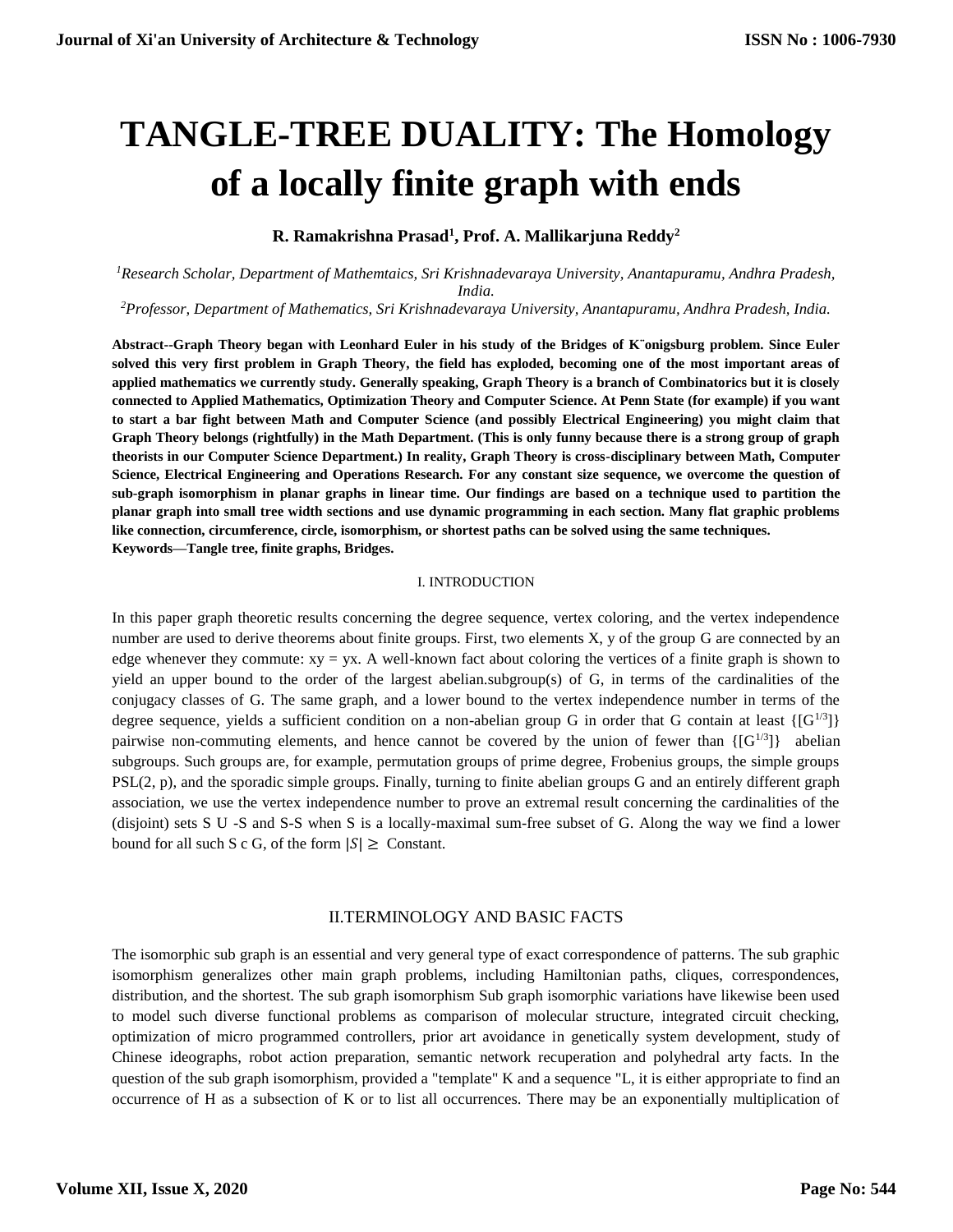occurrences for any choices of K and L, but the listing of all occurrences cannot be resolved in sub exponential periods. For this respect, we look at the unique case of K (and ultimately L) flat graphs, a restriction which is obviously present in many applications. We demonstrate that planar substrates can be resolved in linear time for every fixed sequence. The findings contain many other concerns, including access to the origin, isomorphic sub graphic effects and limited paths. A common decomposition method is implemented in our algorithm for classification of different NP issues on flat maps. The solution is to delete a set of small arboreal from the diagram, when we have a range with non-sub graphs with small arborescence covering each vertex.Each planar map needs to be presumed to be easy, and the number of boundaries is  $P(j)$  at most. It is a straightforward matter of time because we do not need to consider the dependency of this figure. The only difficulties that pose a difference in this definition are isomorphic sub graphics, I and edge connectivity; for such issues it should be concluded that the graph has minimal edge multiplicity, so again  $l = P(j)$ .

## III.LATEST OUTCOME

The following findings have been shown. Time dependency on me is not included. It's exponential generally (necessary except for  $Q = QM$  because the isomorphism of the planar sub graph is  $MQ - full$ ).

- 1. In the case of a planar graph H, we may check if a certain fixed pattern I is, or in time  $P(m)$ , count the number of events  $H$  as a subgraph  $I$ .
- 2. If the associated pattern is 1, we can mention all occurred in time  $P(o + l)$  as a sub graph of the planar graph H. If 3-linked, then  $l=$  m and all things can be described in  $P(o)$  time.
- 3. The number of mediated subsections of a planar  $H$  isomorphous graph can be determined to be any fi xed sequence linked to G in time  $P(o)$  in order to list them in time  $P(O + L)$  if there are k occurrences.
- 4. In planar diagrams we may solve the h-and h-issues in time  $P(o)$  for every constant i.
- 5. We can measure an exact girth in time off  $P(o)$  for any planar graph H for which we are conscious of a constant circle boundary. The same restriction is whether the shortest separating cycle or the smallest non facial cycle in a specific plane is needed in a given diagram instead of the circuit.
- 6. We can measure vertex connectivity and edge connectivity H in time  $P(o)$  for any planar graph H. We may check the k-edge connectivity of any fixed k in  $P(o)$  period for planar multigraphs.
- 7. In time  $P(m)$  we construct a linear routing data structure for any planar graph G and any constent m which can check for a pair of vertices if their distance is at its limit m and, wherever feasible, find a shortest routing distance in time  $P(logm)$ .

We may measure the exact diameter in time  $P(o)$  for every planar map H for which we know that the diameter is constantly limits.

## IV.WORK WHICH RELATED TO SUBJECT

The naïve exponential which is defined as  $P(m^{\perp}I)$  and it is always weaker than the general subgraph isomorphism and the time taken  $|I|^{P(|I|)}$   $n^{P(\sqrt{I|I|})}$  which is much bigger than the given lower bound. Most articles examined isomorphism of flat sub graph with minimal patterns. Long ago it was understood that if model  $I$  was  $L_3$  or  $L_4$ , at most P(m's instances could be a subgraph in a planar graph H. and such instances could be described in a linear time. It was an algorithm that measured accessibility to estimate maximal independent sets and checked inscrutability. Linear time and instance limits for  $L_3$  and  $L_4$  are based solely on the spartanfeatures of planar charts and related approaches are often common in the search problems and other full sub graphs.

The grapes that can be located at most  $P(m)$  times may recently be described in a planar graph n-vertex as the subgraph isomorphism: precisely these are the 3-connected planar maps. Nevertheless, our evidence does not contribute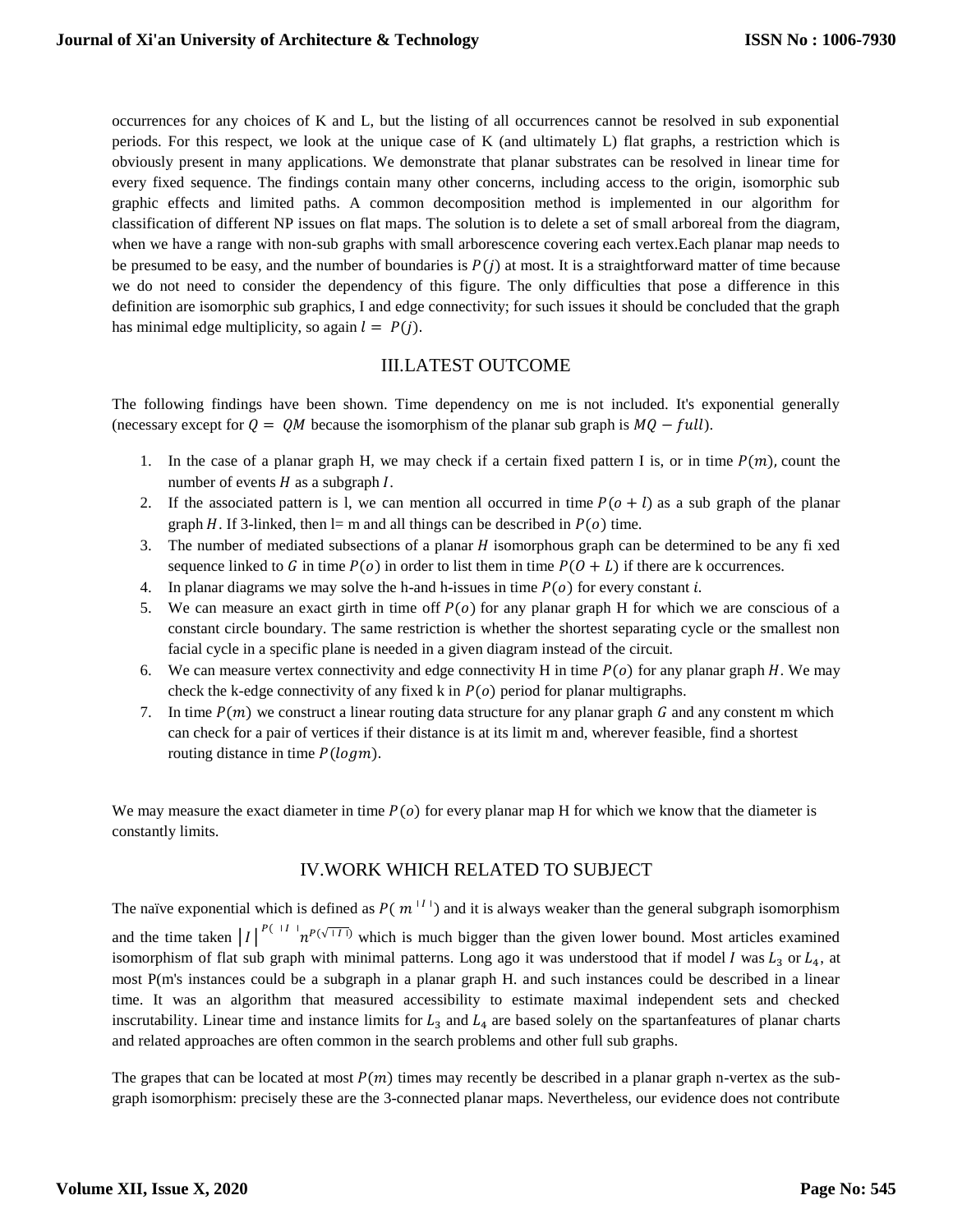to an appropriate algorithm for the isomorphic three-connected planar subset. We use different strategies in this paper that do not rely on the strong communication order. Obviously all the shortest pairs of ports may be determined in time  $P(0n)$ , after which the requests that we mention can be addressed in time  $P(1)$ ; but certain faster algorithms are known to have estimated shorter planar route. Their details are often focused on Frederickson, the shortest route structure. Within less preparatory time than other established tests, our data structure reacts specifically to the shortest path questions, but can only identify paths of constant duration.



**Planar Graph's Tree Decomposition** 

**Isomorphism of restricted tree-width-** Sub graph isomorphism checking in grapes with restricted width of the tree must be carried out as a subroutine. This can be done by a traditional technique of dynamic programming. A condition that we count or mention each subgraph isomorphs precisely one period complicates the exact description of the question we solve. For convenience, we define the limitations of this issue with a parameter that calculates both the text tree width and the pattern dimension.

**Definition** :A graph G tree decomposition is a T-in which each node of  $M \in S$  is labeled as  $M(O) \subset W(H)$  that forms a contiguous S sub-with a number with tree nodes whose tree labels include some specific H vertex. Every border, in other words, links two vertices belonging to the same  $M(O)$  label to at least a M node. The tree's breakup diameter is one smaller than the highest mark placed in S. H's treetop distance is the least range of any Hbreakdown.

The sub-tree at node O is made up of O and the descendants. An induced sub graph of H is connected to each of these sub trees and has vertices in sub-tree node names.





**Proof-** A tree breakup which does not instantly follow is just due to the need for each edge to connect two vertices on the label of a specific node. Because this is valid for G and T, any induced edge of sub graph  $(w, y)$  But if not, u belongs both to  $M(p)$  and, if not, to  $M(p)$  where M belongs to O. Therefore, through adjacency, at least one node in the sub tree also all belongs to the mark.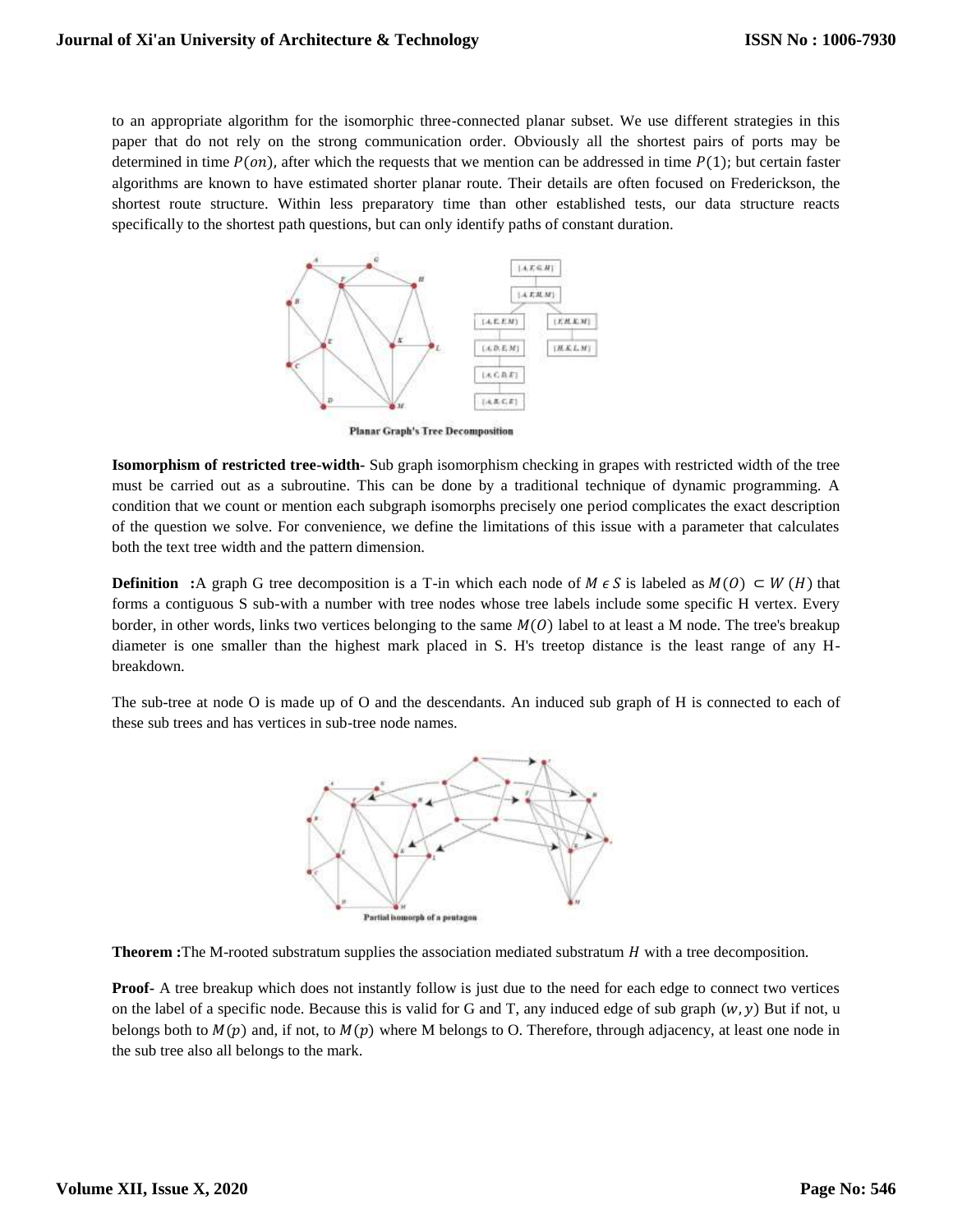**Lemma:-**Suppose that graph H with m vertices and decomposition U of H with width w are given. Let s be a subset of H's vertices, and let H at most w vertices be a fixed diagram. All isomorphs of H in H may be identified in time with any vertex in S.

**Proof:** To compute  $Y_1$  and  $Y_2$  values for increasing partial isomorphic boundary, the above dynamic programming method. We calculate the pair set  $(C; Y)$  in the top down of the tree in which B is a partial isomorphic limit and Y is either  $Y_1$  or  $Y_2$ , such that the  $Y(C)$  meaning contributes to the subgraph isomorphic nal counts. These pairs may be defined as those that have been marked as adding to the sum of  $Y(\mathcal{C})$  and that have produced a non-change in this count in a higher pair in the list. Finally, we measure again from bottom up, naming the partial sub graph isomorphs for each contributing pair  $(C; Y)$  in the  $Y(C)$  meaning. The following is achieved by removing each addition of the  $Y(\mathcal{C})$  description in the previous lemma and by removing any multiplication with a partly isomorphic one from a Cartesian combination of two pre-compute lists. It is possible to do this by mimicking a preliminary  $Y(C)$ approximation described in the previous lemma. For this equation the number of steps is equal to the number of steps in the previous algorithm and the extra time for each iteration of a partial isomorphic pair. For each combination, the isomorphic component used in the output may be mounted, and each output is created from a binary combination panel that takes the execution of  $P(z)$  time.  $P(lz)$  is applied for the complete period.

**Lemma:** Let planar graph T have a root tree G where the longest path is long m. Then in time  $P(mo)$  it is possible to consider a tree decomposition of T with width limit at 3m.

**Proof:** We presume that T is embedded with all sides of the circle, including the outside face. Form the trees with one node in each triangle, as well as an edge that links some 2 nodes, while the related triangles share an edge that is not in T. Label each node with a collection of vertices on the route that links each angle of the triangle with the centre. Then the endpoints of each edge are part of a marking collection (namely, the sets of two triangles that surround the tip) and the labelling of each vertex creates an adjacent substratum.



Owing to the exponential dependency of our overall algorithms on the tree-of covering segments, we concentrate our efforts to the as much as possible this distance, at the expense of that the total cover size by a factor of  $P(z)$  by as little as possible.

**Lemma :** Let *H* be a flat graph and w be a specified parameter integer. So we may apply the following characteristics to a community of subgraphs  $H_i$  and to segment the vertices of H into sub set  $S_i$ :

- $\bullet$  The full number of w sub graphs of  $H_i$  is any vertex of H.
- $\div$  Each subsection of  $H_i$  with a tree width may be decomposed to a limit of 3w − 1.
- $\bullet$  If H is a w- sub graph of H bound, and *i* is the lowest value  $H \cap S_i$  does not have, H is a  $H_i$  subgrapher, but not a  $H_i$  a sub graph with  $j > i$ .
- $\cdot \cdot$   $P(v^2m)$  Would be the average period for partitioning and tree decomposition measurements.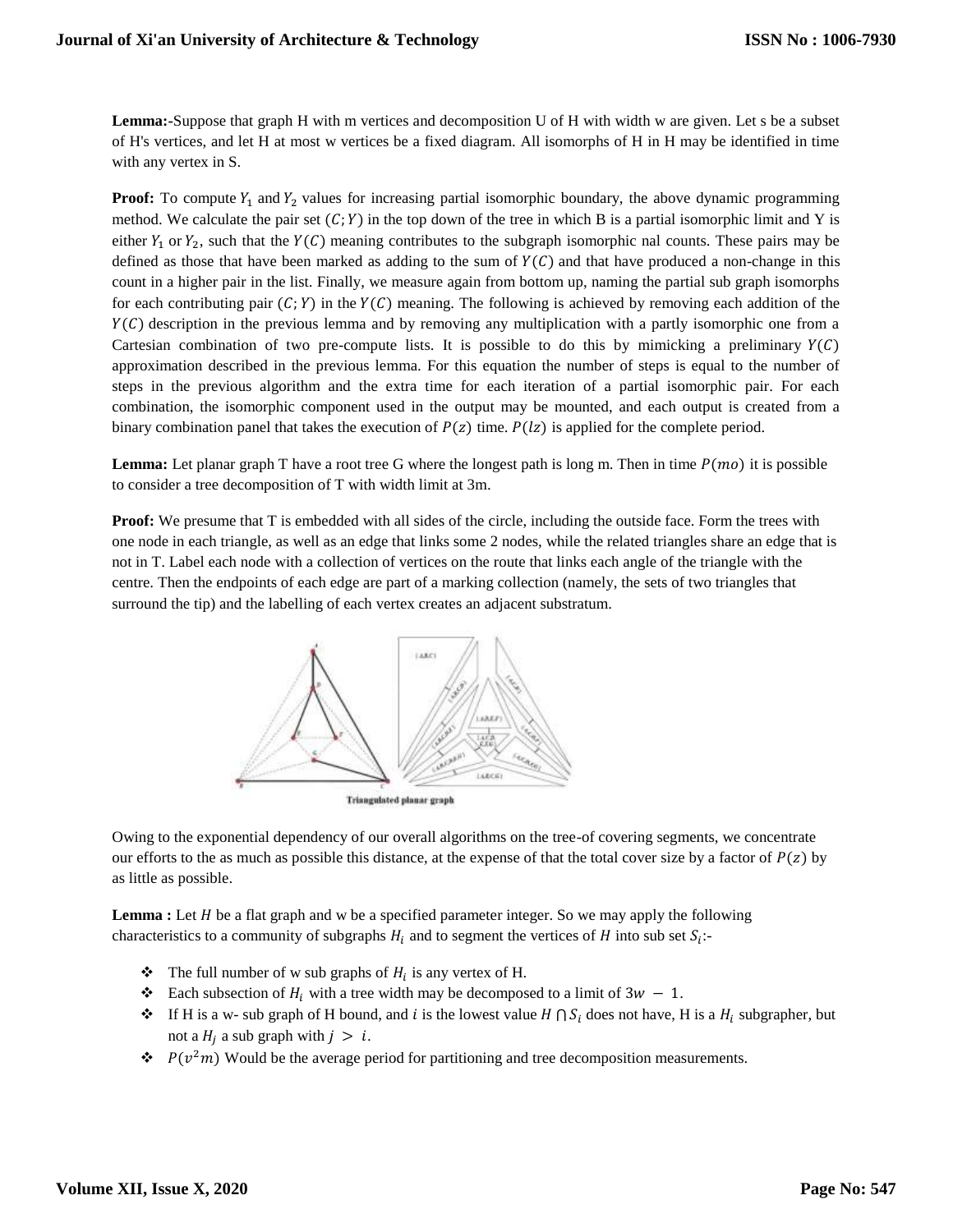**Proof:** We select an arbitrary starting point  $w_0$ , and if the vertices are distant *i* from there, we let  $H_i$  be the plot of the vertex collection  $\bigcup_{j=i} i + w - 1$ .

Obviously, the  $S_i$  sets are a division of H, and each vertex is in  $H_i$  at its most which is shown in following diagram the sets  $S_i$  if obviously create a break between the vertices of H and at most every vertex is w.



Planar graph with breadth first spanning tree

So the vertices for  $i = 0$ ,  $H_i$  are at most  $k - 1$  from whence, and the first spanning tree, using the top of the lemma, is able to detect the treet with a maximum width of  $3(w - 1)$ . In order to show that- $H_i$  with  $i > 0$  has little treetop space, generates a  $Ho$  auxiliary graph by breaking down all vertices less than I from where into one super vertex and removing it. Each vertical with at least  $i + k$  width. Ho, i Dot-diagram H minor, and so is simple. Then, the collapse of a width that first extends  $H$  tree gives a twin  $H_0$  i tree with a depth of w at the most, such that  $H_0$  i has a tree decomposition with a width at 3W maximum, where any node of decomposition contains a supervertex collapsed on its name is created by extracting from  $Ho, i$  this supervertex so that we may shape a breakdown of  $H_i$  with a width of 3 $W - 1$  at most by taking the supervertex away from the breakdown.

## V.ADDITIONAL UPGRADES

**Lemma:** Suppose planar diagram M is Hamiltonian or 3-linked, or linked and small, instead,  $M - R$  has  $P(|R|)$ connected components for every set of R of M vertices.

Proof:- This is easy with Hamiltonian diagrams and diagrams. For 3 linked graphs, without lack of generality, presume that there is no edge in M connecting two vertices in R; so the flat embedding of R, induced by a single embedding of M, has to be a different face for any aspect of  $M - R$ .

**Theorem :** In planar text graph H with n vertices in time  $P(ml^2)$ , you can count the isomorphic for any  $VI$ -wheel.

**Proof:** They list the number of period cycles in the neighbours of w for every vertex w. The complete number of barrios in  $H$  is  $P(m)$ , the treewidth of every neighborhood is 2 by Lemma 3 at most. A single line, with maximum  $l-1$  vertices, which begins and terminates at two or three vertices in  $m(0)$  and can or can not include the third vertex, is possible only in a partial isomorphism in any M node of this decomposition; hence it is only appropriate to keep line of  $P(l)$  separate parametral isomorphism borders per node at each node, which is the period of  $P(l)$ .

**Definition :** This definition is designated by two mathematicians Keil and Brecht, The trouble with *i* is that the full clique can be approximated by adding a collection of vertices with the most borders necessary.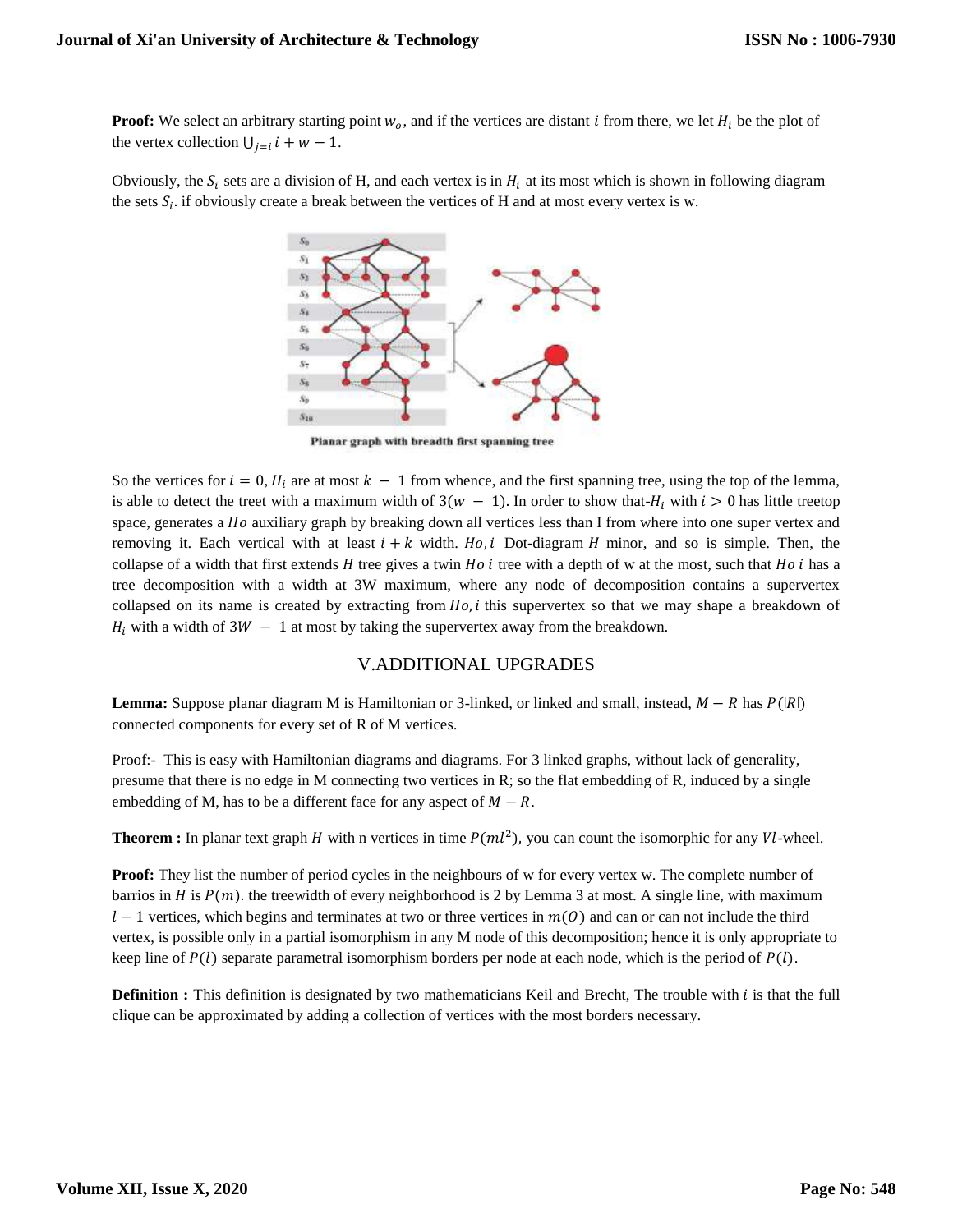

**Theorem :** For any K, in time  $2^{P(k \log k)}m$ , we can overcome the flat k-clustering and the related k-clustering problems.

**Proof:** For any possible planar graph we will clearly check sub graph isomorphism in k vertices and return subgraphs with the most edges. We describe now two connectivity apps which are linear without an exponential dependence on an individual parameter as opposed to previous applications. The vertex connectivity of K is the least number of vertices of which a disconnected subset is omitted. For any planar graph has a maximum grade vertex five, the connection vertex is five at most.

We now use the Nishizeki method to turn the question of the vertex relation into a short loop, similar to the cycles mentioned in the beginning of this segment. The latest K 'map, which has  $o + g$  vertices: the n vertices of K originally and the current facial vertices associated with the faces in  $K$ , is built for any flat embedding of  $K$ . If the vertex and the face instances are in K, we place an edge in  $K'$  'between an initial vertex and the nose. So  $k'$  is a twoparty graph embedded in the plane and hence this is embedded in above diagram.

In this section we briefly run through any non-standard terminology we use. We also list without proof a few easy lemmas that we shall need, and use freely, later on. For graphs we use the terminology of [10], for topology that of Hatcher [26]. We reserve the word 'boundary' for homologous contexts and use 'frontier' for the closure of a set minus its interior. Our use of the words 'path', 'cycle' and 'loop', where these terminologies conflict, is as follows. The word path is used in both senses, according to context (such as 'path in X', where X was previously introduced as a graph or as a topological space). Note that while topological paths need not be injective, graph-theoretical paths are not allowed to repeat vertices or edges. The term cycle will be used in the topological sense only, for a (usually 1-dimensional) singular chain with zero boundary. When we do need to speak about graph-theoretic cycles (i.e., about finite connected graphs in which every vertex has exactly two incident edges) we shall instead refer to the edge sets of those graphs, which we shall call circuits. Our graphs may have multiple edges but no loops. This said, we shall from now on use the term loop topologically: for a topological path  $\sigma$  : [0, 1]  $\rightarrow$  X with  $\sigma$ (0) =  $\sigma$ (1). This loop is based at the point  $\sigma(0)$ . Given any path  $\sigma$  :  $[0, 1] \to X$ , we write  $\sigma$  – : s 7→  $\sigma(1 - s)$  for the inverse path. An arc in a topological space is a subspace homeomorphism to [0, 1].

**Lemma ([25]).** The image of a topological path with distinct endpoints x, y in a Hausdorff space X contains an arc in X between x and y.

**Proof:** Suppose that  $F(x,t)$  time-injective if for every x the map  $t \rightarrow F(x,t)$  is either constant or injective. Let  $\sigma$  be a topological path in X, with  $\sigma(a) = \sigma(b) =: z$  for some  $a < b$ , and let τ be the path obtained from  $\sigma$  by replacing  $\sigma \pi$  [a, b] with the constant map  $[a, b] \rightarrow \{z\}$ . We say that a homotopy F from  $\sigma$  to  $\tau$  retracts  $\sigma \pi$   $[a, b]$  to  $z$  in  $Y \subseteq X$ ) if F is relative to [0, a] ∪ [b, 1], time injective, and maps [a, b]  $\times$  [0, 1] to  $\sigma$  ([a, b])  $\subseteq$  Y.

All homotopies between paths that we consider are relative to the first and last point of their domain, usually {0, 1}. We shall often construct homotopies between paths segment by segment. The following lemma enables us to combine certain homotopies defined separately on infinitely many segments.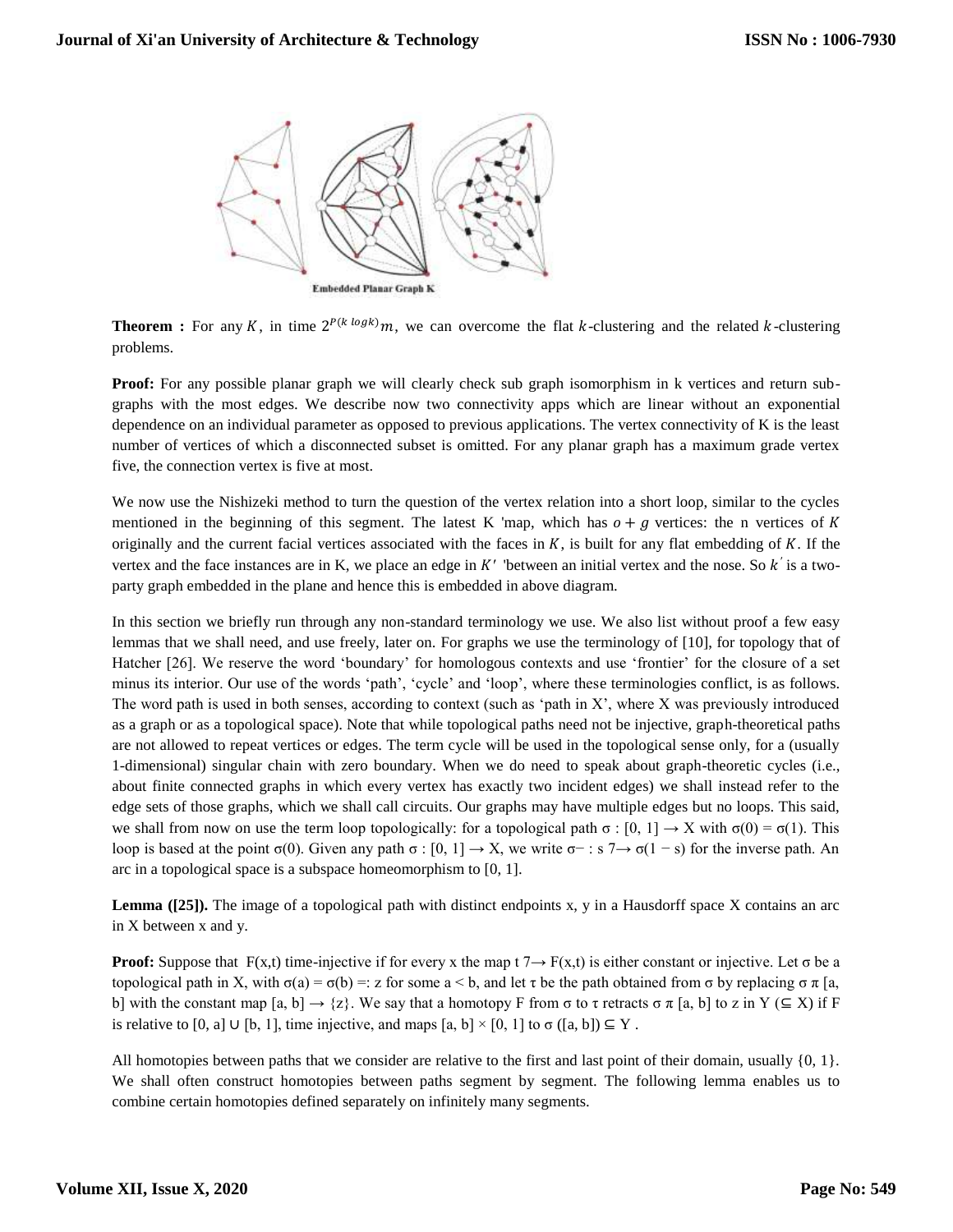Lemma ([18]). A path in |G| traverses each edge only finitely often.

**Proof :**A loop that is injective on [0, 1) is a circle in [G]. (In most of our references, the term circle is used for the image of such a loop.) The set of all edges traversed by a circle is a circuit. It is easy to show that the image of a circle is uniquely determined by its circuit C, being the closure of U  $\text{C}$  in  $|G|$ .

Let  $\rightarrow$  E =  $\rightarrow$  E (G) denote the set of all integer-valued functions  $\phi$  on the set  $\rightarrow$  E of all oriented edges of G that satisfy  $\phi$ ( ←e) =  $-\phi$ ( →e) for all →e  $\epsilon \rightarrow E$ . This is an abelian group under pointwise addition. A family ( $\phi$ i | i  $\epsilon$  I) of elements of  $\rightarrow$  E is thin if for every  $\rightarrow$  e  $\in$   $\rightarrow$  E we have  $\phi$ i( $\rightarrow$ e) 6= 0 for only finitely many i. Then  $\phi$  = P i $\in$ I  $\phi$ i is a well-defined element of  $\rightarrow$  E : it maps each  $\rightarrow$  E  $\leftarrow$  E to the (finite) sum of those  $\phi$ i( $\rightarrow$ e) that are non-zero. We shall call a function  $\phi \in \to E$  obtained in this way a thin sum of those  $\phi$ i. We can now define our oriented version of the topological cycle space of G.

The topological cycle space C(G) can be characterized as the set of those subsets of E that meet every finite cut of G in an even number of edges [12, 10]. The characterization has an oriented analogue:

**Lemma :** Let  $G = (V, E)$  be a graph and suppose that t is a non-trivial tour (closed trail) in G. Then t contains a cycle.

**Proof.** The fact that t is closed implies that it contains at least one pair of repeated vertices. Therefore a closed subwalk of t must exist since t is itself has these repeated vertices. Let c be a minimal (length) closed sub-walk of t. We will show that c must be a cycle. By way of contradiction, suppose that c is not a cycle. Then since it is closed it must contain a repeated vertex (that is not its first vertex). If we applied our observation from Remark 3.24 we could produce a smaller closed walk c *'*, contradicting our assumption that c was minimal. Thus c must have been a cycle. This completes the proof.

**Theorem:** Let  $G = (V, E)$  be a graph and suppose that t is a non-trivial tour (closed trail). Then t is composed of edge disjoint cycles.

**Proof.** We will proceed by induction. In the base case, assume that t is a one edge closed tour, then G is a nonsimple graph that contains a self-loop and this is a single edge in t and thus t is a (non-simple) cycle2 . Now suppose the theorem holds for all closed trails of length N or less. We will show the result holds for a tour of length  $N + 1$ . Applying Lemma, we know there is at least one cycle c in t. If we reduce tour t by c to obtain t 0 , then t is still a tour and has length at most N. We can now apply the induction hypothesis to see that this new tour t 0 is composed of disjoint cycles. When taken with c, it is clear that t is now composed of disjoint cycles. The theorem is illustrated in Figure 3.5. This completes the proof.

**Theorem :** Let  $G = (V, E)$  be a connected graph and let  $e \in E$ . Then  $G' = G - \{e\}$  is connected if and only if e lies on a cycle in G.

**Proof.** ( $\Leftarrow$ ) Recall a graph G is connected if and only if for every pair of vertices v<sub>1</sub> and v <sub>n+1</sub> there is a walk w from v<sup>1</sup> to v<sup>1</sup> with:

 $W = (V_1, e_1, V_2, \ldots, V_n, e_n, V_{n+1}).$ 

Let  $G' = G - \{e\}$ . Suppose that e lies on a cycle c in G and choose two vertices v<sub>1</sub> and v <sub>n+1</sub>in G. If e is not on any walk w connecting v1 to vn+1 in G then the removal of e does not affect the reach ability of  $v_1$  and  $v_{n+1}$  in G'. Therefore assume that e is in the walk w. The fact that e is in a cycle of G implies we have vertices  $u_1, \ldots, u_m$  and edges  $f_1, \ldots, f_m$  so that:  $c = (u_1, f_1, \ldots, u_m, f_m, u_1)$  is a cycle and e is among the  $f_1, \ldots, f_m$ . Without loss of generality, assume that  $e = fm$  and that  $e = \{u_m, u_1\}$ . (Otherwise, we can re-order the cycle to make this true.) Then in G' we will have the path:  $c^* = (u_1, f_1, \ldots, u_m)$  The fact that e is in the walk w implies there are vertices  $v_i$  and v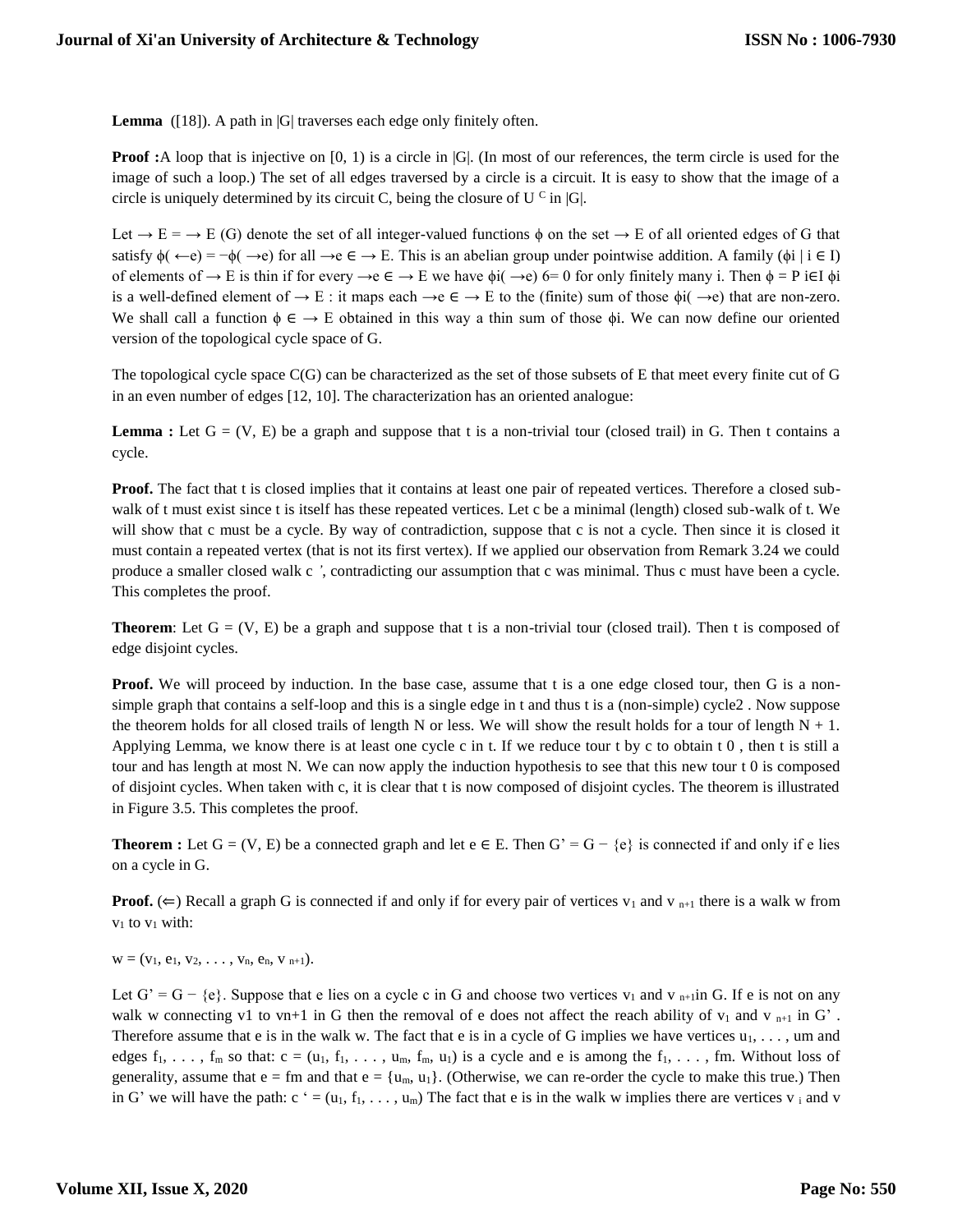$i_{+1}$  so that  $e = \{v_i, v_{i+1}\}$  (with  $v_i = u_{1}$  and  $v_{i+1} = u_{m}$ ). In deleting e from G we remove the sub-walk  $(v_i, e, v_{i+1})$ from w. But we can create a new walk with structure:

$$
w^{\prime} = (v_1, e_1, \ldots, v_i, f_1, u_2, \ldots, u_{m-1}, f_{m-1}, u_m, \ldots, e_n, v_{n+1}).
$$

This is illustrated in Figure:



**Figure:** If e lies on a cycle, then we can repair path w by going the long way around the cycle to reach  $v_{n+1}$  from v 1.

(⇒) Suppose G' = G - {e} is connected. Now let e = {v <sub>1</sub>, v <sub>n+1</sub>}. Since G' is connected, there is a walk from v <sub>1</sub>, to,  $v_{n+1}$ . Applying Remark, we can reduce this walk to a path p with:  $p = (v_1, e_1, ..., v_n, e_n, v_{n+1})$  Since p is a path, there are no repeated vertices in p. We can construct a cycle c containing e in G as:  $p = (v_1, e_1, \ldots, v_n, e_n, v_{n+1}, e, v_1)$ since  $e = \{v_1, v_{n+1}\} = \{v_{n+1}, v_1\}$ . Thus, e lies on a cycle in G. This completes the proof.

**Corollary:** Let  $G = (V, E)$  be a connected graph and let  $e \in E$ . The edge e is a cut edge if and only if e does not lie on a cycle in G.

**Remark:** The next result is taken from Extremal Graph Theory, the study of extremes or bounds in properties of graphs. There are a number of results in Extremal Graph Theory that are of interest.

**Remark:** There are many situations in which we'd like to measure the importance of a vertex in a graph. The problem of measuring this quantity is usually called determining a vertex's centrality.

**Lemma:** Every consistent T  $*$  -avoiding orientation O of S  $_k$  avoids T, as long as  $|G|\geq k$ .

**Proof.** Suppose O has a subset  $\sigma \in T$ . We show that as long as this set is not an inclusion-minimal nested set in T, we can either delete one of its elements, or replace it by a smaller separation in O, so that the resulting set  $\sigma \in O$  is still in T but is smaller or contains fewer pairs of crossing separations. Iterating this process, we eventually arrive at a minimal nested set in T that is still a subset of O. By its minimality, this set is an antichain (compare the definition of T), and all consistent nested antichains are stars.9 Our subset of O will thus lie in T <sup>∗</sup> , contradicting our assumption that O avoids T <sup>∗</sup> .

If σ has two comparable elements, we delete the smaller one and retain a subset of O in T . We now assume that σ is an antichain, but that it contains two crossing separations,  $\rightarrow r = (A,B)$  and  $\rightarrow s = (C,D)$  say. As these and their inverses lie in S~ k, sub-modularity implies that one of the separations (A ∩ D,B ∪C)  $\leq$  (A,B) and (B ∩ C,A ∪ D)  $\leq$  $(C,D)$  also lies in  $S_{\sim k}$ . Let us assume the former; the other case is analogous.

**Theorem :** Suppose  $G = (V, E)$  and  $G0 = (V', E')$  are graphs with  $G \sim = G'$  with  $f : V \to V'$  the graph isomorphism between the graphs. Further suppose that the degree sequence of G is d and the degree sequence of G' is d '. Then:

(1)  $|V| = |V'|$  and  $|E| = |E'|$ ,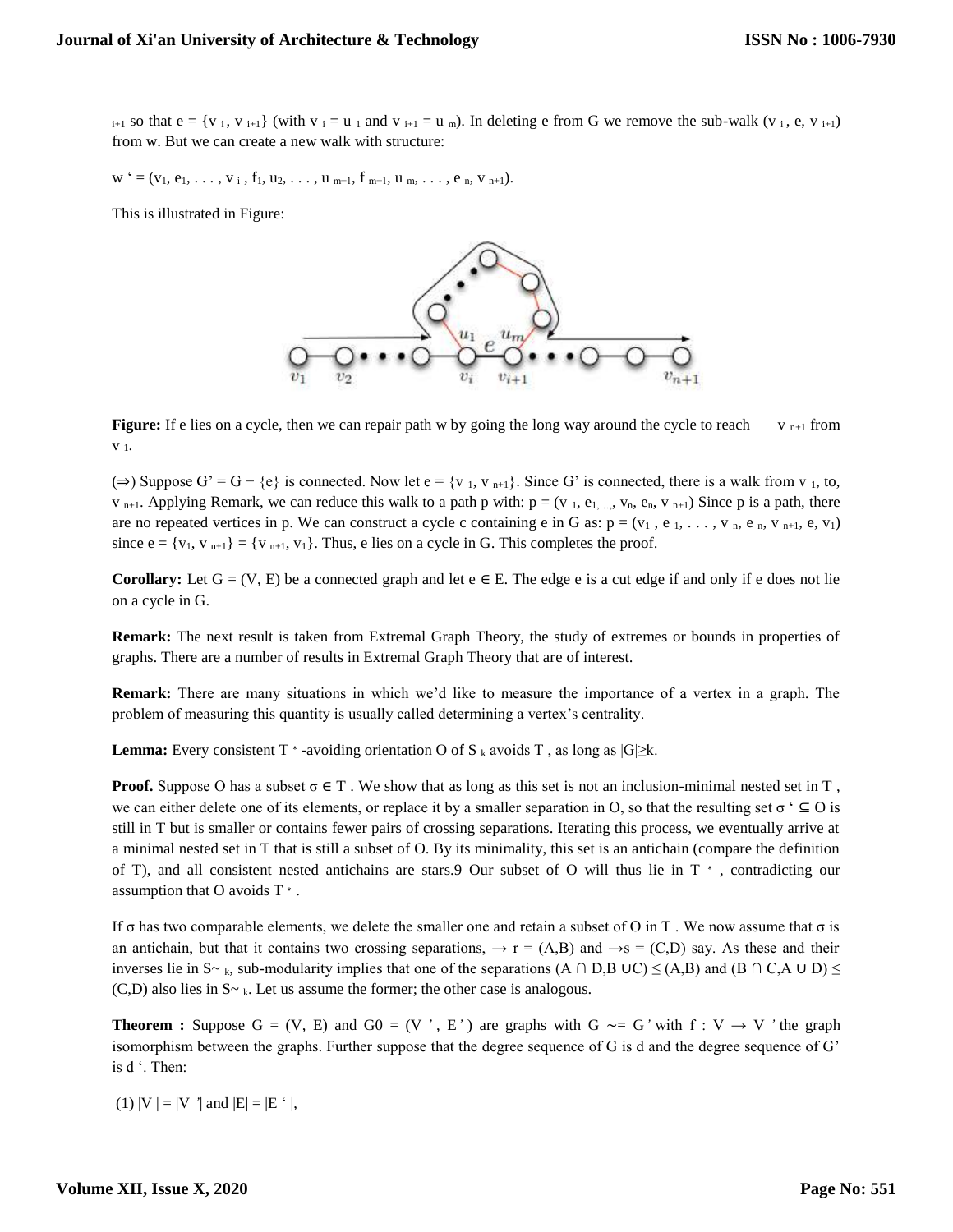- (2) For all  $v \in V$ ,  $deg(v) = deg(f(v))$
- $(3) d = d'$ ,
- (4) For all  $v \in V$ ,  $ecc(v) = ecc(f(v))$
- (5)  $\omega(G) = \omega(G')$  (recall  $\omega(G)$  is the clique number of G),
- (6)  $\alpha(G) = \alpha(G')$  (recall  $\alpha(G)$  is the independence number of G),
- (7)  $c(G) = c(G')$  (recall  $c(G)$  is the number of components of G),
- (8) diam(G) = diam(G*'* ),
- $(9) rad(G) = rad(G')$
- (10) The girth of G is equal to the girth of G*'* ,
- (11) The circumference of G is equal to the circumference of G *'*.

**Remark :** Isomorphism is really just a way of renaming vertices; we assume that the vertices in graph G are named from the set V , while the vertices in the set G *'*. are named from the set V ' . If the graphs are identical except for the names we give the vertices (and thus the names that appear in the edges), then the graphs are isomorphic and all structural properties are preserved as a result of this.

**Example:** Given two graphs G and G *'*. , we can see through example that the degree sequence does not uniquely specify the graph G and thus if G and G0 have degree sequences d and d 0 it is necessary that  $d = d$  0 when G  $\sim$ = G '.but not sufficient to establish isomorphism. To see this, consider the graphs shown in Figure It's clear that  $d =$  $(2, 2, 2, 2, 2, 2) = d'$ .



 Two graphs that have identical degree sequences, but are not isomorphic, but these graphs cannot be isomorphic, since they have different numbers of components. The same is true with the other graph properties. The equality between a property of G and that same property for G0 is a necessary criterion for the isomorphism of G and G*'*, but not sufficient.

**Lemma: For** every integer  $k \ge 3$ , <sup>10</sup> a graph G of order at least k has branch-width < k if and only if G has an S  $_{k}$ tree over T <sup>∗</sup> .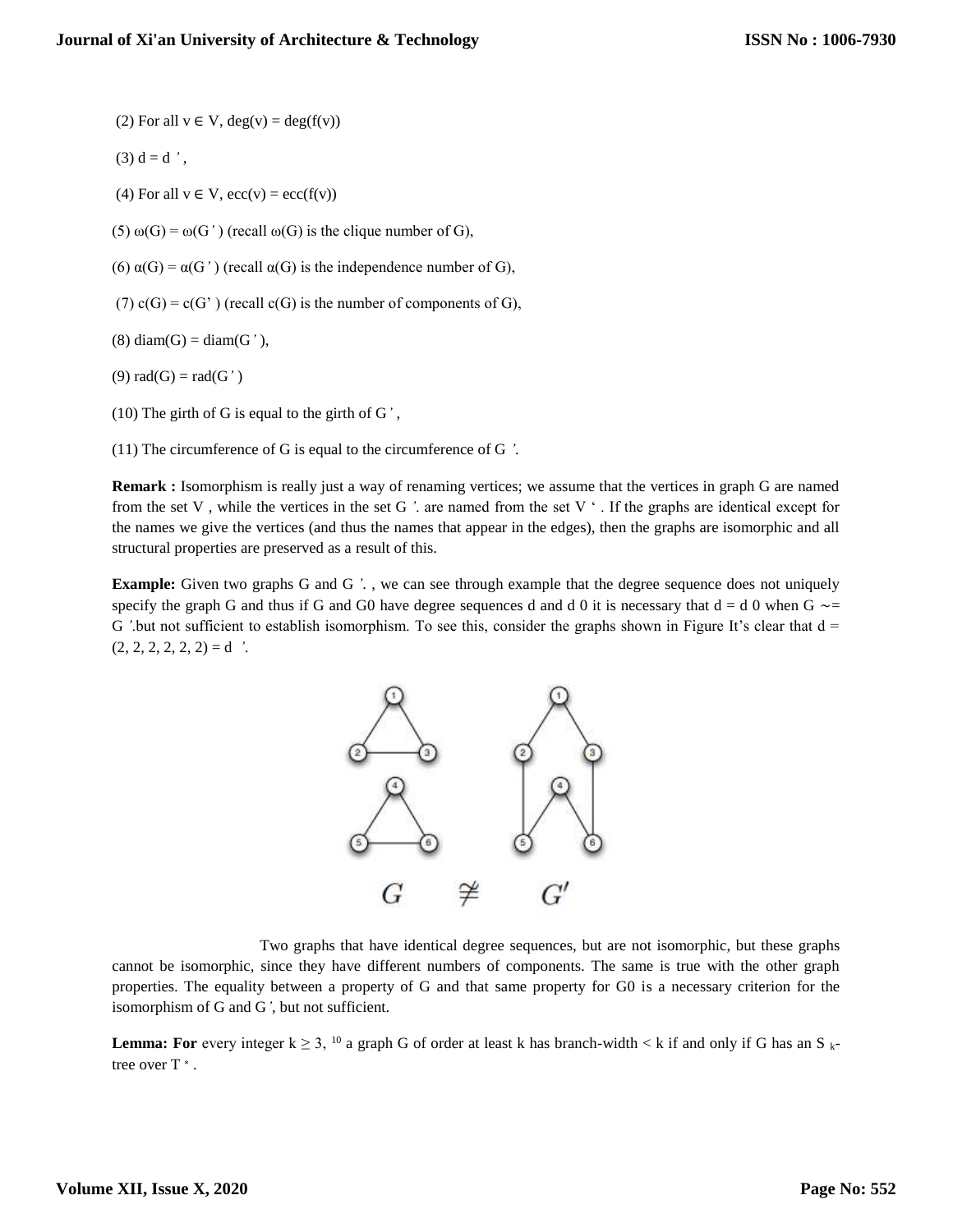**Theorem:** (Tangle-tree duality theorem for graphs, extended). The following assertions are equivalent for all finite graphs  $G \neq \emptyset$  and  $0 < k \leq |G|$ :

- (i) G has a tangle of order k.
- (ii) G has a T -tangle of S  $_k$ .
- (iii) G has a T  $*$  -tangle of  $S_k$ .
- (iv) G has no S  $_k$ -tree over T  $*$ .

(v) G has branch-width at least k, or  $k = 1$  and G has no edge, or  $k = 2$  and G is a disjoint union of stars and isolated vertices and has at least one edge.

**Proof.** If  $k = 1$ , then all statements are true. If  $k = 2$ , they are all true if G has an edge, and all false if not. Assume now that  $k \geq 3$ .

 $(i) \leftrightarrow (ii)$  follows from the definition of a tangle at the start of this section, and our observation that they are consistent.

 $(ii) \rightarrow (iii)$  is trivial; the converse is Lemma.

 $(iii) \leftrightarrow (iv)$  is an application of Theorem.

 $(iv) \leftrightarrow (v)$  is Lemma 4.3. The exceptions in (v) for k $\leq 2$  are due to a quirk in the notion of branch width, which results from its emphasis on separating individual edges. The branch-width of all nontrivial trees other than stars is 2, but it is 1 for stars K  $_{1,n}$ . For a clean duality theorem (even one just in the context of [20]) it should be 2 also for stars: every graph with at least one edge has a tangle of order 2, because we can orient all separations in S2 towards a fixed edge. Similarly, the branch-width of a disjoint union of edges is 0, but its tangle number is 2.

**Lemma :** Every consistent F  $*$  -avoiding orientation of S  $_k$  avoids F, as long as  $|V| \geq k$ .

**Theorem :(Tangle-tree duality theorem for set separations).** Given a universe U~ of separations of a set V with a sub-modular order function, and  $k \leq |V|$ , the following assertions are equivalent:

- (i) U~ has a tangle of order k.
- (ii) U~ has an F  $*$  -tangle of  $S_k$ .
- (iii) U~ has no  $S~$ <sub>k</sub>-tree over F  $*$ .

**Proof:** Applying Theorem proofs with the appropriate order functions yields duality theorems for all known width parameters based on set separations. For example, let V be the vertex set of a graph G, with bipartitions as separations. Counting the edges across a bipartition defines an order function whose F-tangles are known as the edge-tangles of G, so Theorem proofs yields a duality theorem for these. See Liu [16] for more on edge-tangles, as well as their applications to immersion problems.

The duals to edge-tangles of order k are  $S_k$ -trees over F  $*$ . These were introduced by Seymour and Thomas [22] as carvings. The least k such that G has a carving is its carving-width. We thus have a duality theorem between edgetangles and carving-width.

Taking as the order of a vertex bipartition the rank of the adjacency matrix of the bipartite graph that this partition induces (which is sub-modular [18]) gives rise to a width parameter called rank-width. In our terminology, G has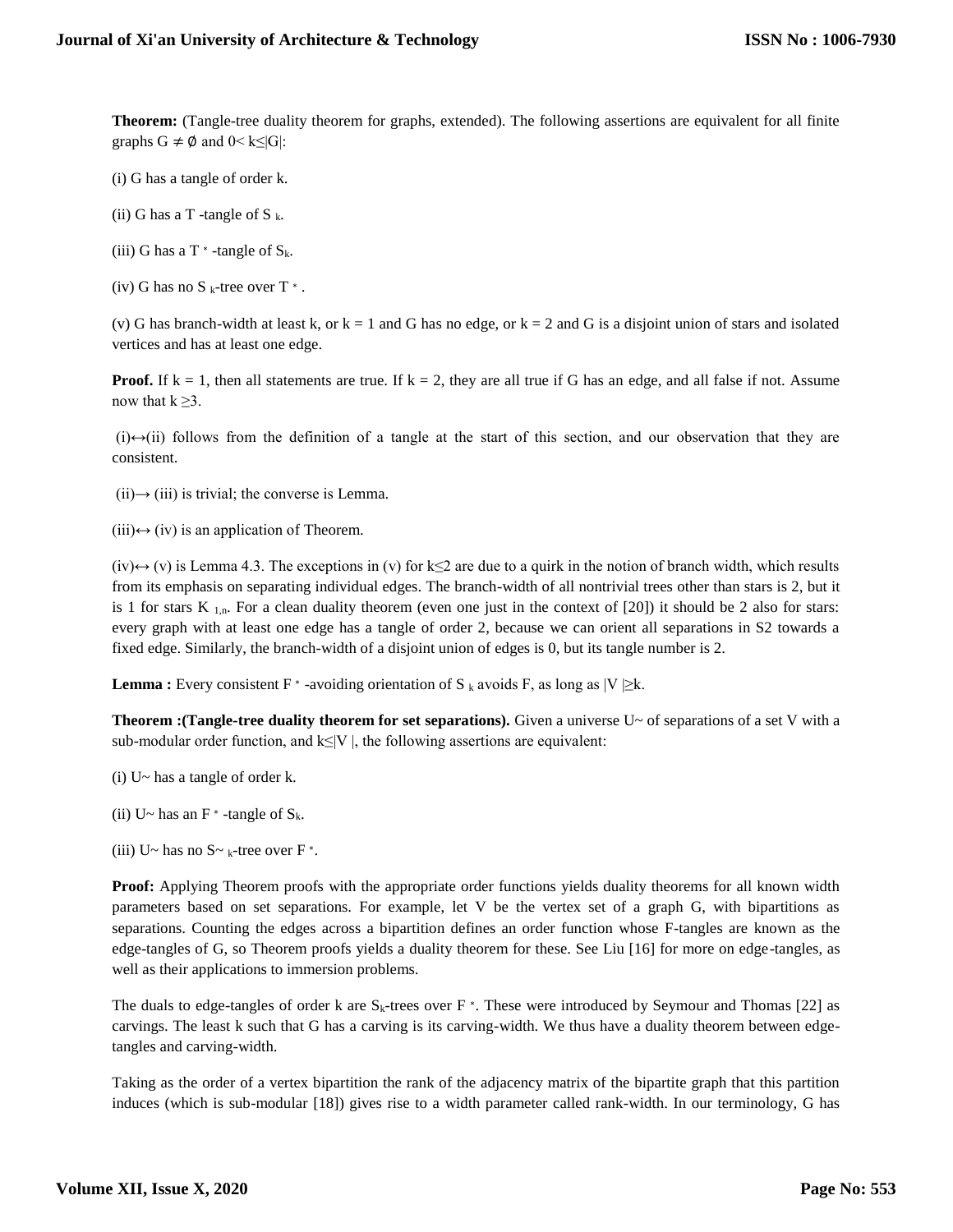rank-width  $\lt k$  if and only if it admits an  $S_k$ -tree over F  $^*$ . The corresponding F-tangles of  $S_k$ , then, are necessary and sufficient witnesses for having rank-width ≥k, and we have a duality theorem for rank-width.

If V is the vertex set of a hyper graph or the ground set of a matroid, the F-tangles coincide, just as for graphs, with the hyper graph tangles of [20] or the matroid tangles of [13]. As in the proof of Lemma 4.3, a hyper graph or matroid has branch-width  $\lt k$  if and only if it has an S<sub>k</sub>-tree over F  $*$ . Theorem proofs thus yields the original duality theorems of [20] and [13] in this case.

Our tangle-tree duality theorem for set separations can also be applied in contexts quite different from graphs and matroids. As soon as a set comes with a natural type of set separation – for example, bipartitions – and a (submodular) order function on these, it is natural to think of the tangles in this separation universe as clusters in that set. Theorem proofs then applies to these clusters: if there is no cluster of some given order, then this is witnessed by a nested set of separations which cut the given set, recursively, into small pieces.

The interpretation is that the separations to be oriented have small enough order that they cannot cut right through a cluster. So if there exists a cluster, it can be thought of as orienting all these separations towards it. If not, the nested subset of the separations returned by the theorem divides the ground set into pieces too small to accommodate a cluster. This tree set of separations, therefore, will be an easily checkable witness for the non-existence of a cluster.

Even if we base our cluster analysis just on bipartitions, we still need to define an order function to make this work. This will depend both on the type of data that our set represents and on the envisaged type of clustering. In [12] there are some examples of how this might be done for a set of pixels of an image, where the clusters to be captured are the natural regions of this image such as a nose, or a cheek, in a portrait of the Mona Lisa. The corresponding duality theorem then reads as follows.

**Corollary ([12]).** For every picture  $\pi$  on a canvas and every integer  $k > 0$ , either  $\pi$  has a non-trivial region of coherence at least k, or there exists a laminar set of lines of order < k all whose splitting stars are void 3-stars or single pixels. For no picture do both of these happen at once.

**Theorem :** Let  $r \ge 3$  be given. There is a positive constant such that if  $p \le n^{-2/r} \in$  then, for some  $\pi \approx p$  ( r 2), we may couple  $G = G_{n,p}$  and the random r-uniform hypergraph  $H = H_{n,\pi,r}$  such that w.h.p. to every edge e of H there is a corresponding copy of Kr in G with V  $(Kr) = e$ .

**Proof:** We will also need the following theorem from Dudek, Frieze, Loh and Speiss [2], which removed some divisibility constraints from [1], [5]. A loose Hamilton cycle C in an r-uniform hypergraph  $H = (V, E)$  of order n is a collection of edges of H such that for some cyclic ordering of V , every edge consists of r consecutive vertices, and for every pair of consecutive edges E i−1, E i in C (in the natural ordering of the edges), we have  $|E_{i-1} \cap E_i| = 1$ .

# VI.TANGLE DUALITY FOR TREE-WIDTH IN GRAPHS

We now apply our abstract duality theorem to obtain a new duality theorem for tree-width in graphs. Its witnesses for large tree-width will be orientations of  $S_k$ , like tangles, and thus different from brambles (or 'screens'), the dual objects in the classical tree-width duality theorem of Seymour and Thomas [21].

This latter theorem, which ours easily implies, says that a finite graph either has a tree-decomposition of width less than k−1 or a bramble of orders at least k, but not both. The original proof of this theorem is as mysterious as the result is beautiful. The shortest known proof is given in [5] (where we refer the reader also for definitions), but it is hardly less mysterious. A more natural, if slightly longer, proof due to Mazoit is presented in [6]. The proof via our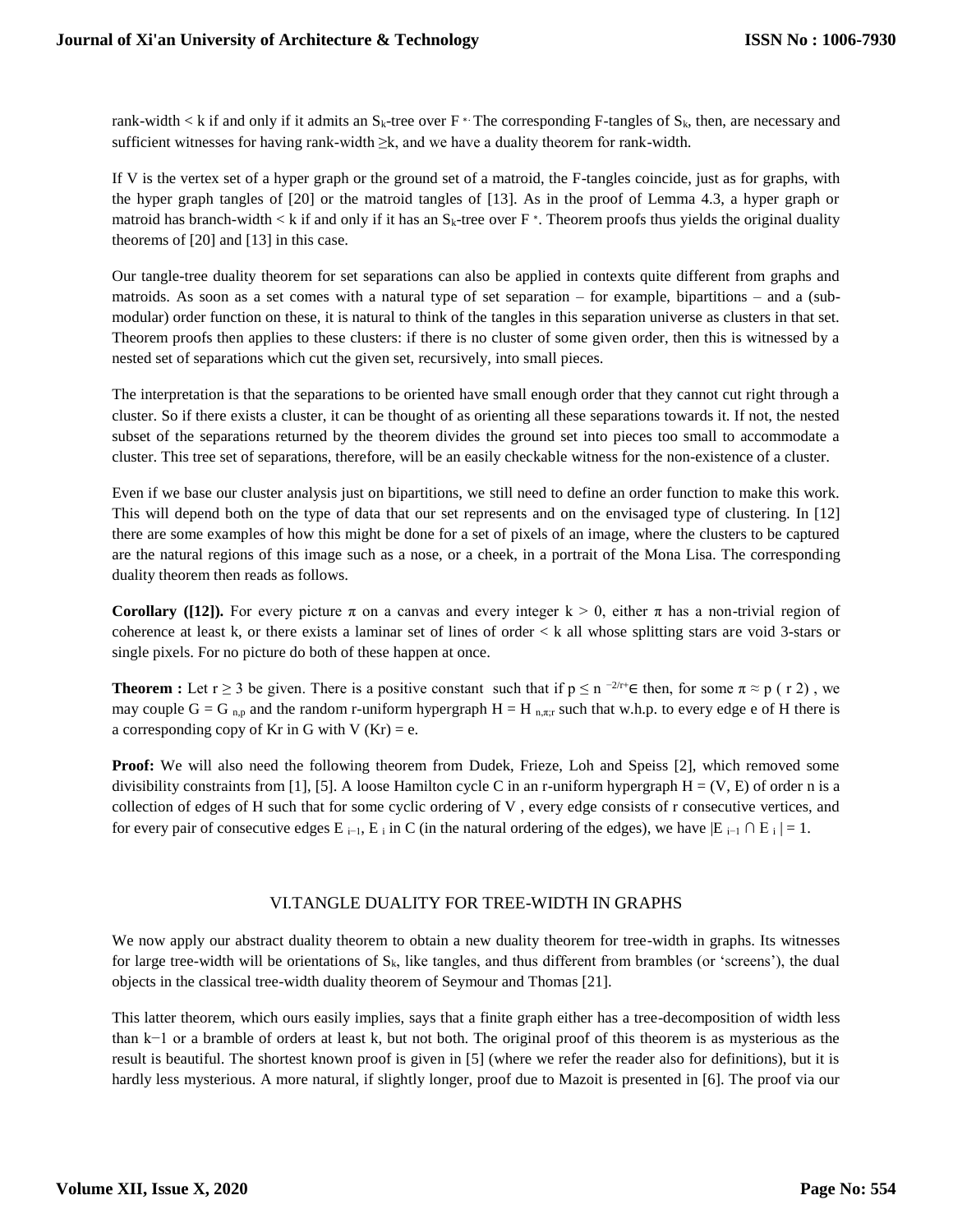abstract duality theorem, as outlined below, is perhaps not shorter all told, but it seems to be the simplest available so far.

#### **Finding, Conclusion and Accessible Assumptions:-**

For any period  $P(M)$  pattern we have seen how to overcome planar subgraphic isomorphism. In identical time frames, we have discussed several relevant problems. Several generalizations remain available for the problem:

- $\checkmark$  We showed that also for disconnected patterns in time  $P(m)$  we could overcome planar subset isomorphism. Could we mention all disconnected sequence occurrences in  $P(m + l)$  time?
- $\checkmark$  Keil and Brecht describe an algorithm that separates the smallest edge set into two vertices of different dimensions while their algorithm has a minimal duration, and their algorithm a cubic period is restricted. Could we use our resources to find a performance faster?
- It seems feasible to increase the reliability of the pattern from  $2^{P(klog k)}$  to  $2^{P(v)}$  however; the newly discovered randomized coloring technique could only boost the decision of sub-graph isomorphism. May we boost the numbering and classification of the subgraph isomorphism question in a similar way?

#### REFERENCES

- [1] O. Amini, F. Mazoit, N. Nisse and S. Thomasse´: Submodular partition functions, Discrete Appl. Math. 309 (2009), 6000–6008.
- [2] D. Bienstock, N. Robertson, P. Seymour and R. Thomas: Quickly excluding a forest, J. Combin. Theory Ser. B 52 (1991), 274–283.
- [3] N. Bowler: Presentation at Hamburg workshop on graphs and matroids, Spiekeroog 2014.
- [4] J. Carmesin, R. Diestel, F. Hundertmark and M. Stein: Connectivity and tree structure in finite graphs, Combinatorica 34 (2014), 1–35.
- [5] R. Diestel: Graph Theory, Springer, 4th edition, 2010.
- [6] R. Diestel: Graph Theory (5th edition), Springer-Verlag, 2017, Electronic edition available a[t http://diestel-graph-theory.com/.](http://diestel-graph-theory.com/)
- [7] R. Diestel: Abstract separation systems, Order 35 (2018), 157–170.
- [8] R. Diestel, P. Eberenz and J. Erde: Duality theorem for blocks and tangles in graphs, SIAM J. Discrete Math. 31 (2017), 1514–1528.

[9] R. Diestel and S. Oum: Unifying duality theorems for width parameters, II. General duality, arXiv:1406.3798, 2014.

[10] R. Diestel and S. Oum: Tangle-tree duality in abstract separation systems, arXiv:1701.02509, 2017. [11] R. Diestel and S. Oum: Tangle-tree duality in graphs, matroids and beyond (extended version), arXiv:1701.02651, 2017.

[12] R. Diestel and G. Whittle: Tangles and the Mona Lisa, arXiv:1603.06652.

[13] J. Geelen, B. Gerards, N. Robertson and G. Whittle: Obstructions to branchdecomposition of matroids, J. Combin. Theory (Series B) 96 (2006), 560–570.

[14] P. Hlinen<sup>x</sup> y' and G. Whittle: Matroid tree-width, European J. Combin. 27 (2006), 1117-1128.

[15] P. Hlinen<sup>y</sup> y' and G. Whittle: Addendum to matroid tree-width, European J. Combin. 30 (2009), 1036–1044.

[16] C.-H. Liu: Packing and covering immersions in 4-edge-connected graphs, arXiv:1505.00867, 2015. [17] L. Lyaudet, F. Mazoit and S. Thomasse´: Partitions versus sets: a case of duality, European J. Combin. 31 (2010), 681–687.

- [18] S. Oum and P. Seymour: Approximating clique-width and branch-width, J. Combin. Theory Ser. B 96 (2006), 514–528.
- [19] J. Oxley: Matroid Theory, Oxford University Press, 1992.